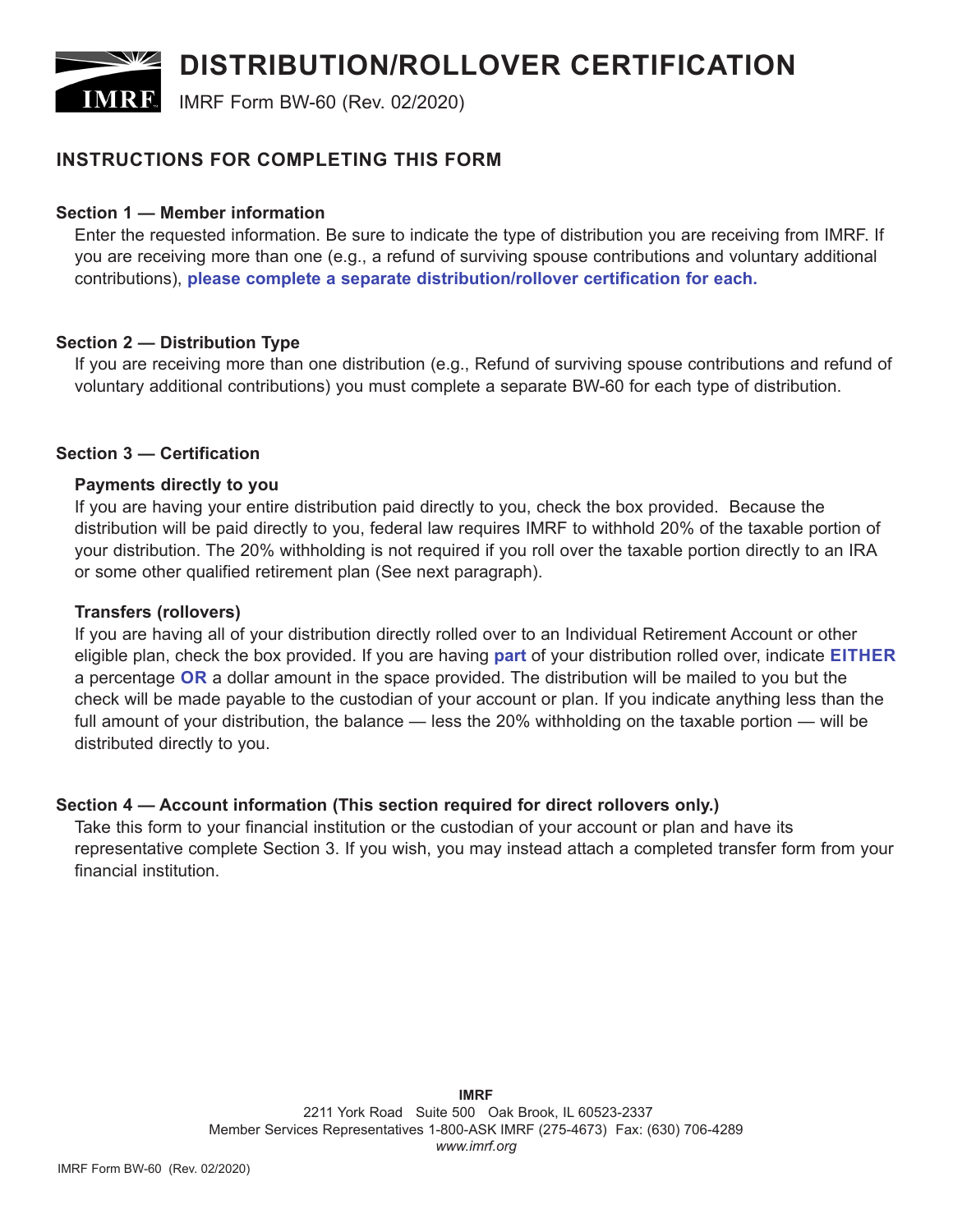# **DISTRIBUTION/ROLLOVER CERTIFICATION**<br>IMRF Form BW-60 (Rev. 02/2020)<br>PLEASE PRINT

**IMRF Form BW-60 (Rev. 02/2020)** 

 $\sqrt{2}$ 

**IMRF** 

| <b>SECTION 1 - MEMBER INFORMATION</b>                                                                                                                                                                                                                                                                                                                                                                                                    |                   |                            |                    |                       |                           |                                                            |
|------------------------------------------------------------------------------------------------------------------------------------------------------------------------------------------------------------------------------------------------------------------------------------------------------------------------------------------------------------------------------------------------------------------------------------------|-------------------|----------------------------|--------------------|-----------------------|---------------------------|------------------------------------------------------------|
| <b>MEMBER'S LAST NAME</b>                                                                                                                                                                                                                                                                                                                                                                                                                | <b>FIRST NAME</b> | MIDDLE INITIAL             | JR., SR., II, ETC. | <b>IMRF MEMBER ID</b> |                           |                                                            |
| YOUR INFORMATION (if different from above)                                                                                                                                                                                                                                                                                                                                                                                               |                   |                            |                    |                       |                           |                                                            |
| <b>LAST NAME</b>                                                                                                                                                                                                                                                                                                                                                                                                                         | <b>FIRST NAME</b> |                            | MIDDLE INITIAL     | JR., SR., II, ETC.    |                           | SOCIAL SECURITY NUMBER (SSN)                               |
| <b>SECTION 2 - DISTRIBUTION TYPE</b>                                                                                                                                                                                                                                                                                                                                                                                                     |                   |                            |                    |                       |                           |                                                            |
| IF YOU ARE RECEIVING MORE THAN ONE DISTRIBUTION (E.G., REFUND OF SURVIVING SPOUSE CONTRIBUTIONS AND REFUND OF<br>VOLUNTARY ADDITIONAL CONTRIBUTIONS) YOU MUST COMPLETE A SEPARATE BW-60 FOR EACH TYPE OF DISTRIBUTION.                                                                                                                                                                                                                   |                   |                            |                    |                       |                           |                                                            |
| <b>IMPORTANT: OF THE SIX CHOICES BELOW, CHECK ONLY ONE.</b>                                                                                                                                                                                                                                                                                                                                                                              |                   |                            |                    |                       |                           |                                                            |
| <b>RETIREMENT:</b>                                                                                                                                                                                                                                                                                                                                                                                                                       | <b>REFUND:</b>    |                            |                    | <b>DEATH:</b>         |                           |                                                            |
| $\Box$ REFUND OF SLEP CONTRIBUTIONS                                                                                                                                                                                                                                                                                                                                                                                                      |                   | $\Box$ REFUND OF VOLUNTARY |                    |                       | <b>NARF DEATH BENEFIT</b> |                                                            |
| $\Box$ REFUND OF VOLUNTARY                                                                                                                                                                                                                                                                                                                                                                                                               |                   | ADDITIONAL CONTRIBUTIONS   |                    |                       |                           |                                                            |
| ADDITIONAL CONTRIBUTIONS                                                                                                                                                                                                                                                                                                                                                                                                                 |                   | $\Box$ SEPARATION REFUND   |                    |                       |                           |                                                            |
| $\Box$ REFUND OF SURVIVING SPOUSE                                                                                                                                                                                                                                                                                                                                                                                                        |                   |                            |                    |                       |                           |                                                            |
| <b>CONTRIBUTIONS</b>                                                                                                                                                                                                                                                                                                                                                                                                                     |                   |                            |                    |                       |                           |                                                            |
| <b>SECTION 3 - CERTIFICATION</b>                                                                                                                                                                                                                                                                                                                                                                                                         |                   |                            |                    |                       |                           |                                                            |
| In order for IMRF to process your payment, you must choose one. I direct IMRF to:                                                                                                                                                                                                                                                                                                                                                        |                   |                            |                    |                       |                           |                                                            |
| $\Box$<br>Roll over nothing and make the entire distribution payable to me, less the 20% withholding.                                                                                                                                                                                                                                                                                                                                    |                   |                            |                    |                       |                           |                                                            |
| Roll over the entire amount and make payable to the IRA, 401k, or<br>⊔<br>eligible retirement plan as named below.                                                                                                                                                                                                                                                                                                                       |                   |                            |                    |                       |                           |                                                            |
| □<br>Roll over<br>$%$ OR \$<br>(Enter EITHER a percentage OR a dollar amount. The percentage OR dollar amount indicated will be rolled<br>over to the IRA, 401k, or eligible retirement plan named below.)                                                                                                                                                                                                                               |                   |                            |                    |                       |                           |                                                            |
| I certify that this account is an individual retirement plan or a qualified plan, and is eligible to receive this rollover<br>distribution. I hereby waive my right to 30 days prior notice of the tax consequences of this distribution and demand<br>immediate payment.                                                                                                                                                                |                   |                            |                    |                       |                           |                                                            |
| Note: IMRF is required by federal law to withhold 20% of the taxable portion of your distribution not directly rolled over<br>to an I.R.A. or other qualified retirement plan. This direct rollover is limited to the taxable portion of your lump sum<br>distribution. Any portion that was previously taxed will be paid directly to you without withholding unless you submit<br><b>IMRF Form 5.10B with additional instructions.</b> |                   |                            |                    |                       |                           |                                                            |
| SIGNATURE (WRITE - DO NOT PRINT)<br>X                                                                                                                                                                                                                                                                                                                                                                                                    |                   |                            |                    |                       |                           | DATE (MM/DD/YYYY)                                          |
| SECTION 4 - ACCOUNT INFORMATION (REQUIRED FOR DIRECT ROLLOVERS ONLY)                                                                                                                                                                                                                                                                                                                                                                     |                   |                            |                    |                       |                           | <b>ACCOUNT IS: (SELECT ONE)</b>                            |
| Financial organization: These funds are currently in a qualified retirement                                                                                                                                                                                                                                                                                                                                                              |                   |                            |                    |                       |                           |                                                            |
| plan (QRP) under section 401(a) of the IRC. IMRF will mail the member a                                                                                                                                                                                                                                                                                                                                                                  |                   |                            |                    |                       | □                         | <b>TRADITIONAL IRA</b>                                     |
| check made payable to the financial institution named below.                                                                                                                                                                                                                                                                                                                                                                             |                   |                            |                    |                       | □                         | ROTH IRA                                                   |
| NAME OF FINANCIAL ORGANIZATION CHECK IS TO BE MADE PAYABLE TO:                                                                                                                                                                                                                                                                                                                                                                           |                   |                            |                    |                       | □<br>□                    | RETIREMENT PLAN (re IRC 401)<br>DEFERRED COMPENSATION PLAN |
| DEPOSIT ACCOUNT NUMBER (OPTIONAL)                                                                                                                                                                                                                                                                                                                                                                                                        |                   |                            |                    |                       | □                         | (457 OR 403B, ETC.)<br><b>OTHER</b>                        |
| PERSON TO CONTACT AT FINANCIAL ORGANIZATION<br>TELEPHONE NUMBER (with Area Code)                                                                                                                                                                                                                                                                                                                                                         |                   |                            |                    |                       |                           |                                                            |
|                                                                                                                                                                                                                                                                                                                                                                                                                                          |                   |                            |                    |                       |                           |                                                            |

**IMRF**

2211 York Road Suite 500 Oak Brook, IL 60523-2337 Member Services Representatives 1-800-ASK IMRF (275-4673) Fax: (630) 706-4289 *www.imrf.org*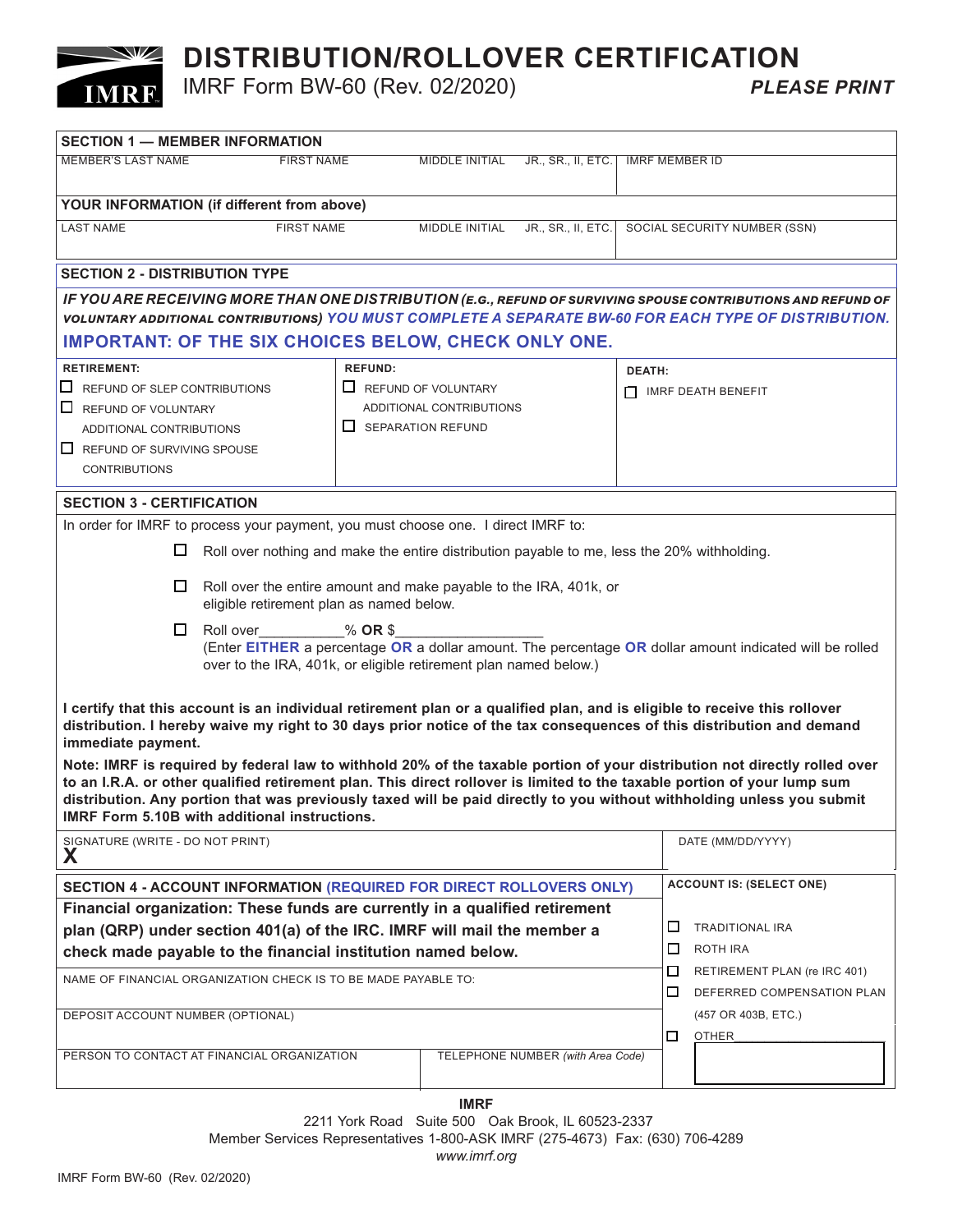### **YOUR ROLLOVER OPTIONS**

You are receiving this notice because all or a portion of a payment you are receiving from IMRF (the "Plan") is eligible to be rolled over to an IRA or an employer plan. This notice is intended to help you decide whether to do such a rollover. Rules that apply to most payments from a plan are described in the "General Information About Rollovers" section. Special rules that only apply in certain circumstances are described in the "Special Rules and Options" section.

#### **GENERAL INFORMATION ABOUT ROLLOVERS**

#### **How can a rollover affect my taxes?**

You will be taxed on a payment from the Plan if you do not roll it over. If you are under age 59-1/2 and do not do a rollover, you will also have to pay a 10% additional income tax on early distributions (unless an exception applies).

If you do a rollover to a traditional IRA or an eligible employer plan, you will not have to pay tax until you receive payments later from the IRA or plan, and the 10% additional income tax will not apply if those payments are made after you are age 59-1/2 (or if an exception applies).

If you do a rollover to a Roth IRA, you will be taxed on the amount rolled over (reduced by any after-tax amount). However, if you are under age 59-1/2 at the time of the rollover, the 10% additional income tax will not apply. See the section on the following page titled "If you roll over your payment to a Roth IRA" for more details.

#### **Where may I roll over the payment?**

You may roll over the payment to either an IRA (an individual retirement account or individual retirement annuity) or an employer plan [a tax-qualified plan, section 403(b) plan, or governmental section 457(b) plan] that will accept the rollover. The rules of the IRA or employer plan that holds the rollover will determine your investment options, fees, and rights to payment of the rolled over amount in the future. Further, the amount rolled over will become subject to the tax rules that apply to the IRA or employer plan.

#### **How do I do a rollover?**

There are two ways to do a rollover. You can do either a direct rollover or a 60-day rollover.

- (1) If you do a direct rollover, the Plan will make the payment directly to your IRA or an employer plan. You should contact the IRA sponsor or the administrator of the employer plan for information on how to do a direct rollover.
- (2) If you do not do a direct rollover, the Plan is required to withhold 20% of the payment for federal income taxes. You may still do a rollover by making a deposit into an IRA or eligible employer plan that will accept it. You will have **60 days** after you receive the payment to make the deposit. This means that, in order to roll over the entire payment in a 60-day rollover, you must use other funds to make up for the 20% withheld. If you do not roll over the entire amount of the payment, the portion not rolled over will be taxed and will be subject to the 10% additional income tax on early distributions if you are under age 59-1/2 (unless an exception applies).

#### **How much may I roll over?**

If you wish to do a rollover, you may roll over all or part of the amount eligible for rollover. Any payment from the Plan is eligible for rollover except:

- Certain payments spread over a period of at least 10 years or over your life or life expectancy (or the lives or joint life expectancy of you and your beneficiary)
- Required minimum distributions after age 72 (or after death).

The Plan administrator or the payor can tell you what portion of a payment is eligible for rollover.

#### **If I don't do a rollover, will I have to pay the 10% additional income tax on early distributions?**

If you are under age 59-1/2, you will have to pay the 10% additional income tax on early distributions for any payment from the Plan (including amounts withheld for income tax) that you do not roll over, unless one of the exceptions listed below applies. This tax is in addition to the regular income tax on the payment not rolled over.

The 10% additional income tax does not apply to the following payments from the Plan:

- Payments made after you separate from service if you will be at least age 55 in the year of separation.
- Payments that start after you separate from service if paid at least annually in equal or close to equal amounts over your life or life expectancy (or the lives or joint life expectancy of you and your beneficiary).
- Payments from a governmental defined benefit pension plan made after you separate from service if you are a public safety employee and you are at least age 50 in the year of separation.
- Payments made due to disability.
- Payments made after your death.
- Payments made directly to the government to satisfy a federal tax levy.
- Payments made under a Qualified Illinois Domestic Relations Order (QILDRO).
- Payments up to the amount of your deductible medical expenses.

#### **If I do roll over to an IRA, will the 10% additional income tax apply to early distributions from the IRA?**

If you receive a payment from an IRA when you are under age 59-1/2, you will have to pay the 10% additional income tax on early distributions from the IRA, unless an exception applies. In general, the exceptions to the 10% additional income tax for early distributions from an IRA are the same as the exceptions listed above for early distributions from a plan. However, there are a few differences for payments from an IRA, including:

- There is no exception for payments after separation from service that are made after age 55.
- The exception for Qualified Illinois Domestic Relations Orders (QILDROs) does not apply (although a special rule applies under which, as part of a divorce or separation agreement, a tax-free transfer may be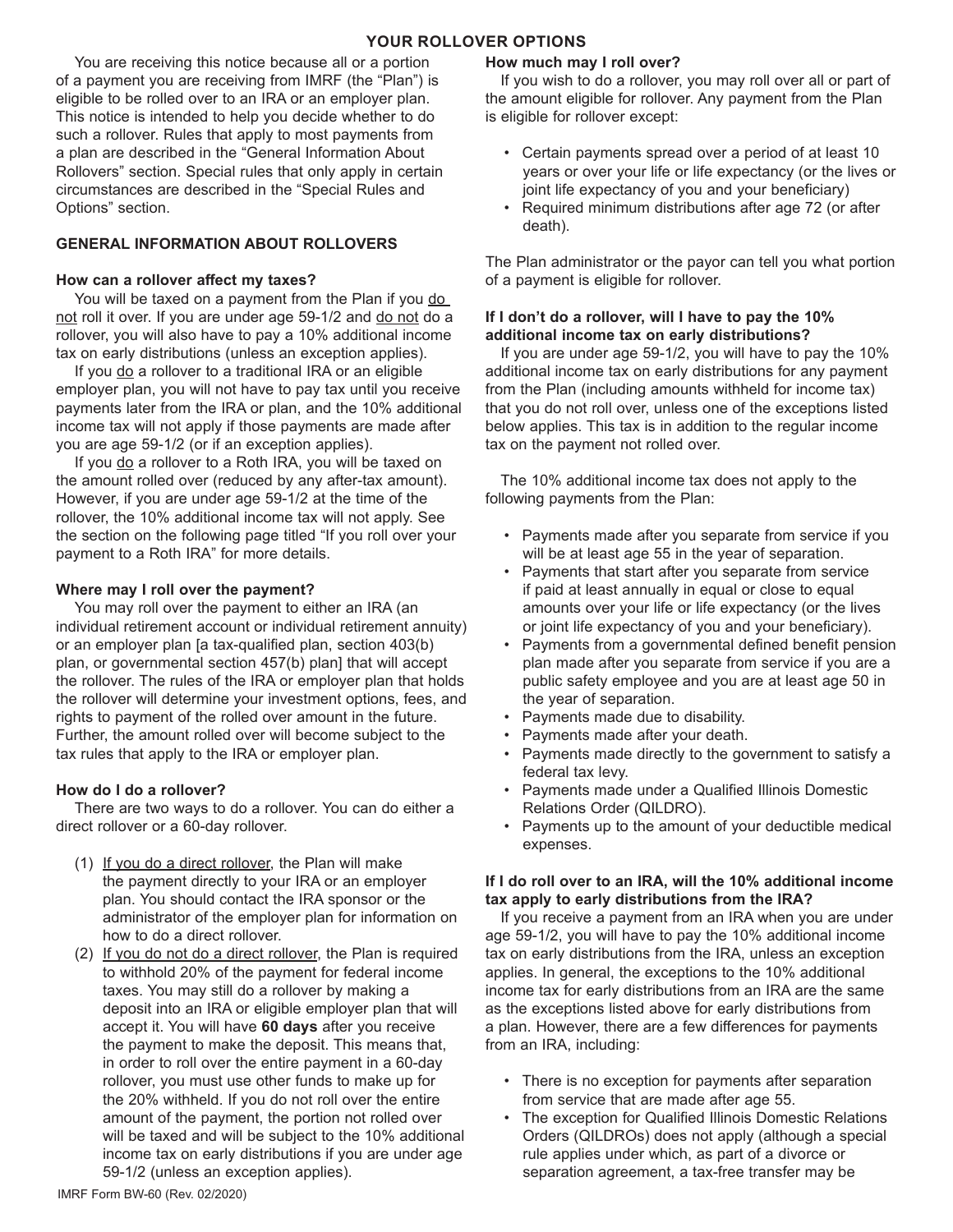made directly to an IRA of a spouse or former spouse.)

- The exception for payments made at least annually in equal or close to equal amounts over a specified period applies without regard to whether you have had a separation from service.
- There are additional exceptions for:

(1) payments for qualified higher education expenses,

(2) payments up to \$10,000 used in a qualified firsttime home purchase, and

(3) payments after you have received unemployment compensation for 12 consecutive weeks (or would have been eligible to receive unemployment compensation but for self-employed status).

#### **Will I owe State income taxes?**

This notice does not describe any State or local income tax rules (including withholding rules).

#### **SPECIAL RULES AND OPTIONS**

#### **If your payment includes after-tax contributions**

After-tax contributions included in a payment are not taxed. If a payment is only part of your benefit, an allocable portion of your after-tax contributions is generally included in the payment.

You may roll over to an IRA a payment that includes after-tax contributions through either a direct rollover or a 60-day rollover. You must keep track of the aggregate amount of the after-tax contributions in all of your IRAs (in order to determine your taxable income for later payments from the IRAs). If you do a direct rollover of only a portion of the amount paid from the Plan and a portion is paid to you, each of the payments will include an allocable portion of the after-tax contributions. If you do a 60-day rollover to an IRA of only a portion of the payment made to you, the after-tax contributions are treated as rolled over last. For example, assume you are receiving a complete distribution of your benefit which totals \$12,000, of which \$2,000 is after-tax contributions. In this case, if you roll over \$10,000 to an IRA in a 60-day rollover, no amount is taxable because the \$2,000 amount not rolled over is treated as being after-tax contributions.

You may roll over to an employer plan all of a payment that includes after-tax contributions, but only through a direct rollover [and only if the receiving plan separately accounts for after-tax contributions and is not a governmental section 457(b) plan]. You can do a 60-day rollover to an employer plan of part of a payment that includes after-tax contributions, but only up to the amount of the payment that would be taxable if not rolled over.

#### **If you miss the 60-day rollover deadline**

Generally, the 60-day rollover deadline cannot be extended. However, the IRS has the limited authority to waive the deadline under certain extraordinary circumstances, such as when external events prevented you from completing the rollover by the 60-day rollover deadline. To apply for a waiver, you must file a private letter ruling request with the IRS. Private letter ruling requests require the payment of a nonrefundable user fee. For more information, see **IRS Publication 590**, *"Individual Retirement Arrangements (IRAs)."*

#### **If you were born on or before January 1, 1936**

If you were born on or before January 1, 1936 and receive a lump sum distribution that you do not roll over, special rules for calculating the amount of the tax on the payment might apply to you. For more information, see **IRS Publication 575**, "Pension and Annuity Income."

#### **If you are an eligible retired public safety officer and your pension payment is used to pay for health coverage or qualified long-term care insurance**

If the Plan is a governmental plan, you retired as a public safety officer, and your retirement was by reason of disability or was after normal retirement age, you can exclude from your taxable income plan payments paid directly as premiums to an accident or health plan (or a qualified longterm care insurance contract) that your employer maintains for you, your spouse, or your dependents, up to a maximum of \$3,000 annually. For this purpose, a public safety officer is a law enforcement officer, firefighter, chaplain, or member of a rescue squad or ambulance crew.

#### **If you roll over your payment to a Roth IRA**

You can roll over a payment from the Plan to a Roth IRA. If you roll over the payment to a Roth IRA, a special rule applies under which the amount of the payment rolled over (reduced by any after-tax amounts) will be taxed. However, the 10% additional income tax on early distributions will not apply (unless you take the amount rolled over out of the Roth IRA within 5 years, counting from January 1 of the year of the rollover).

If you roll over the payment to a Roth IRA, later payments from the Roth IRA that are qualified distributions will not be taxed (including earnings after the rollover). A qualified distribution from a Roth IRA is a payment made after you are age 59-1/2 (or after your death or disability, or as a qualified first-time homebuyer distribution of up to \$10,000) and after you have had a Roth IRA for at least 5 years. In applying this 5-year rule, you count from January 1 of the year for which your first contribution was made to a Roth IRA. Payments from the Roth IRA that are not qualified distributions will be taxed to the extent of earnings after the rollover, including the 10% additional income tax on early distributions (unless an exception applies). You do not have to take required minimum distributions from a Roth IRA during your lifetime.

You cannot roll over a payment from the Plan to a designated Roth account in an employer plan.

For more information, see **IRS Publication 590**, "Individual Retirement Arrangements (IRAs)." *You should consult your tax advisor if you are interested in rolling over your distribution to a Roth IRA.*